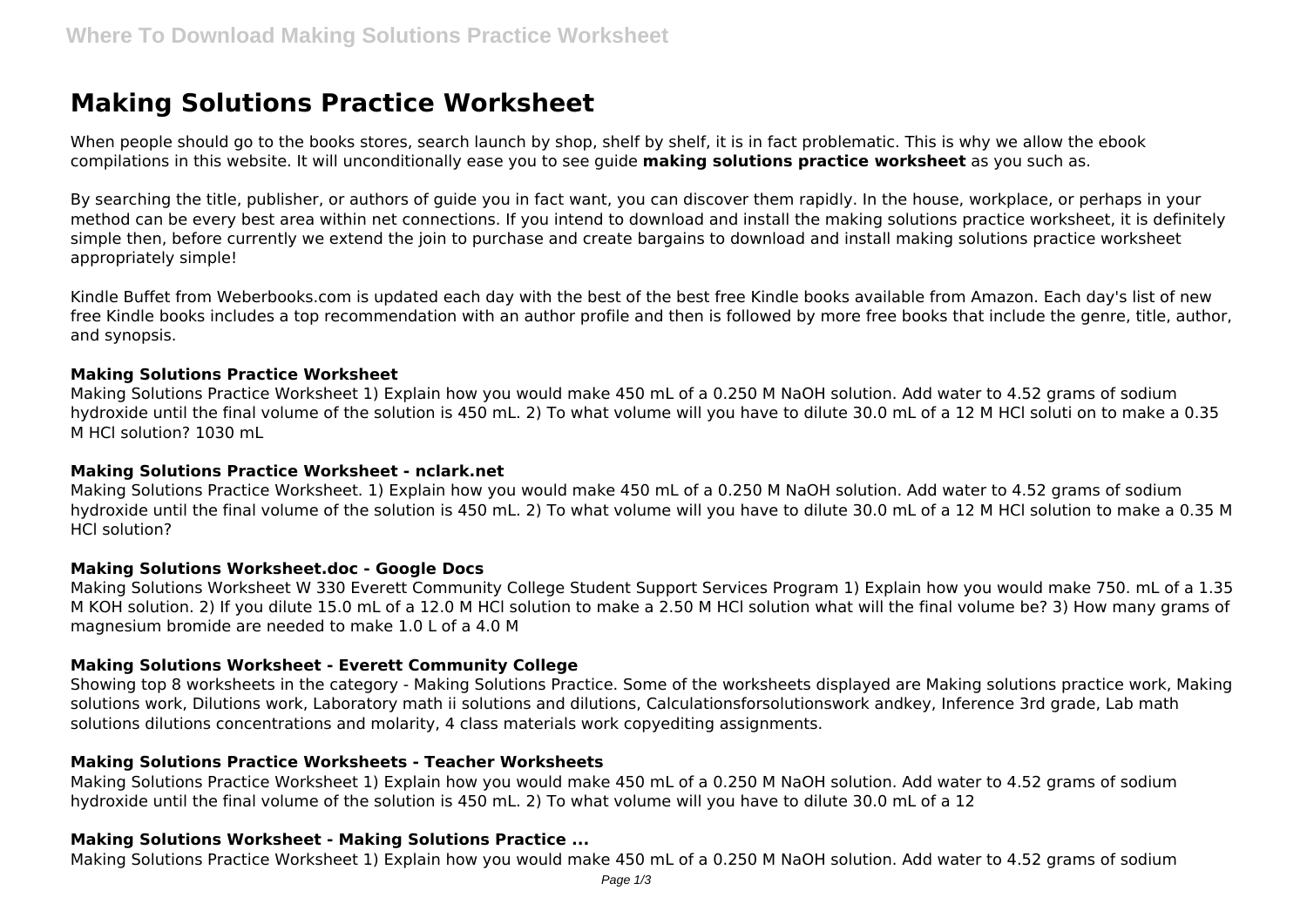hydroxide until the final volume of the solution is 450 mL. 2) To what volume will you have to dilute 30.0 mL of a 12 M HCl soluti on to make a 0.35 M HCl solution?

## **Making Solutions Practice Worksheet Answers**

Making Solutions Practice Worksheet Making Solutions Practice Worksheet 1) Explain how you would make 450 mL of a 0.250 M NaOH solution. Add water to 4.52 grams of sodium hydroxide until the final volume of the solution is 450 mL. 2) To what volume will you have to dilute 30.0 mL of a 12 M HCl soluti on to make a 0.35 M HCl solution? 1030 mL

# **Making Solutions Practice Worksheet - contradatrinitas.it**

Making Solutions Practice Worksheet 1) Explain how you would make 450 mL of a 0.250 M NaOH solution. 2) To what volume will you have to dilute 30.0 mL of a 12 M HCl solution to make a 0.35 M HCl solution? 3) How many grams of calcium chloride will be needed to make 750 mL of a 0.100 M CaCl 2 solution? 4) Explain why this experimental procedure is incorrect: To make 1.00 L of a 1.00 M NaCl ...

## **PRA049 - Making Solutions Practice Worksheet 1 Explain how ...**

Making Solutions Practice Worksheet Making Solutions Practice Worksheet 1) Explain how you would make 450 mL of a 0.250 M NaOH solution. Add water to 4.52 grams of sodium hydroxide until the final volume of the solution is 450 mL. 2) To what volume will you have to dilute 30.0 mL of a 12 M HCl soluti on to

## **Making Solutions Practice Worksheet - nusvillanovadebellis.it**

3. Handbook of Solution-Focused Brief Therapy. Miller, Hubble, and Duncan's Handbook of Solution-Focused Brief Therapy is a resource for any practitioner needing a toolbox in the therapy's approach.. It includes work from 28 of the lead practitioners in the field and how they have integrated the solution-focused approach with the problem-focused approach.

# **7 Best Solution-Focused Therapy Techniques and Worksheets ...**

Making Solutions Practice Worksheet Making Solutions Practice Worksheet 1) Explain how you would make 450 mL of a 0.250 M NaOH solution. Add water to 4.52 grams of sodium hydroxide until the final volume of the solution is 450 mL. 2) To what volume will you have to dilute 30.0 mL of a 12 M HCl soluti on to make a 0.35 M HCl solution? 1030 mL

### **Making Solutions Practice Worksheet**

Calculations+for+Solutions+Worksheet+and+Key+ 1)++23.5g+of+NaCl+isdissolvedinenoughwatertomake.683Lofsolution .+ a)+What+is+themolarity)(M)+of+the+solution?+ b)++How ...

# **Calculations+for+Solutions+Worksheet+and+Key+**

Dilutions Worksheet 1) If I add 25 mL of water to 125 mL of a 0.15 M NaOH solution, what will the molarity of the diluted solution be? 2) If I add water to 100 mL of a 0.15 M NaOH solution until the final volume is 150 mL, what will the molarity of the diluted solution be? 3) How much 0.05 M HCl solution can be made by diluting 250 mL of 10 M HCl?

### **Dilutions Worksheet - nclark.net**

Making Solutions Practice Worksheet 1) Explain how you would make 450 mL of a 0.250 M NaOH solution. 2) To what volume will you have to dilute 30.0 mL of a 12 M HCl solution to make a 0.35 M HCl solution? 3) How many grams of calcium chloride will be needed to make 750 mL of a 0.100 M